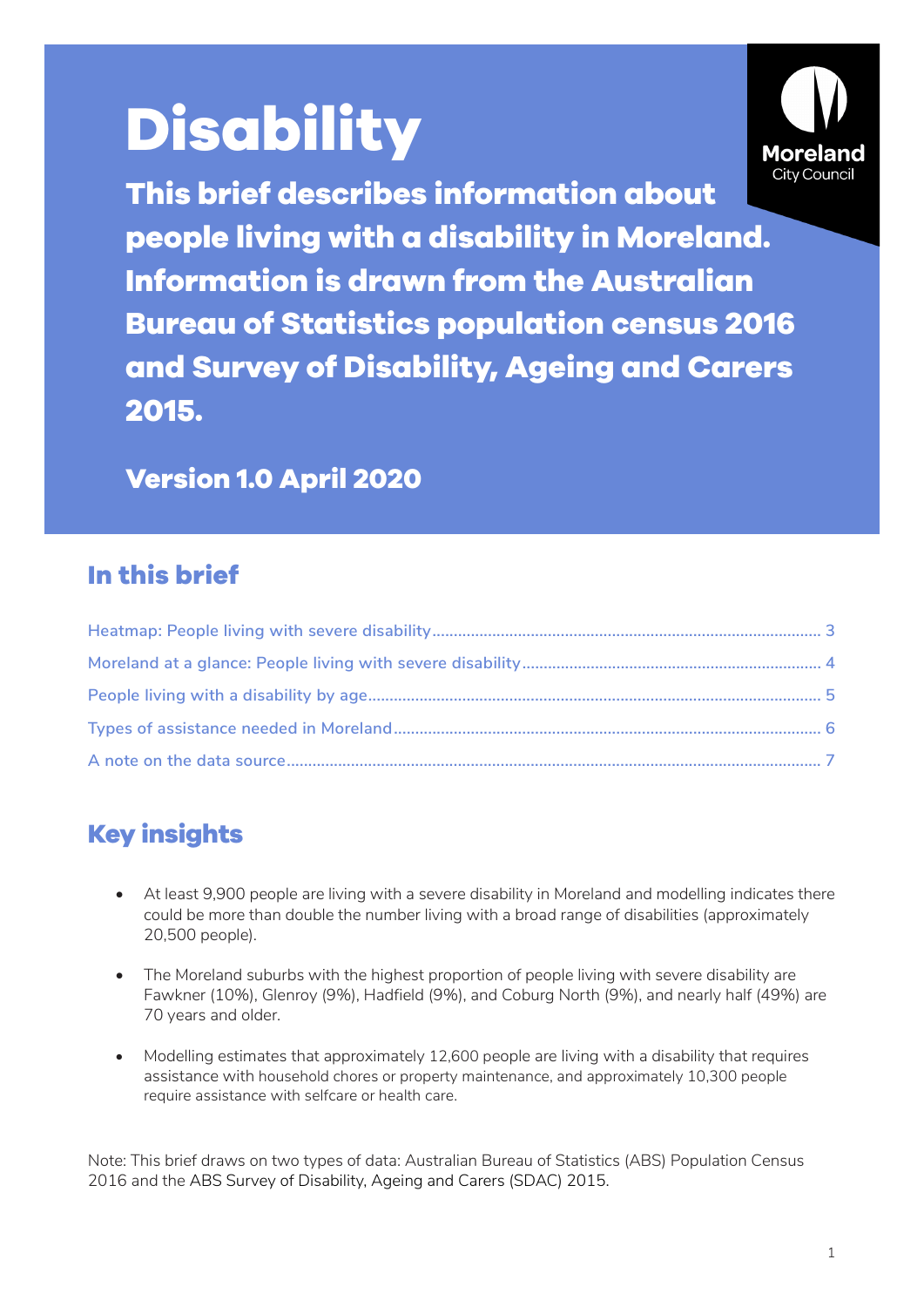While the ABS Population Census 2016 is considered the most complete public dataset available on disability in the Australian population, it is considered to undercount the total number of people living with disability as it only considers those with severe disability.

The SDAC is a national survey that includes data on disability by age and type but does not produce municipal-level population statistics. Using the relationship between age and disability identified in the SDAC, modelling was conducted by ID community on behalf of Moreland City Council to estimate the total number of people living with a disability in Moreland by age group.

## **Further information**

This brief has been developed by the Moreland City Council Research Team. It is based on the most recent data available at the time of publication. This brief may be updated in the future, please check our website for the latest version. For further information email [research@moreland.vic.gov.au](mailto:research@moreland.vic.gov.au) or phone 9240 1111.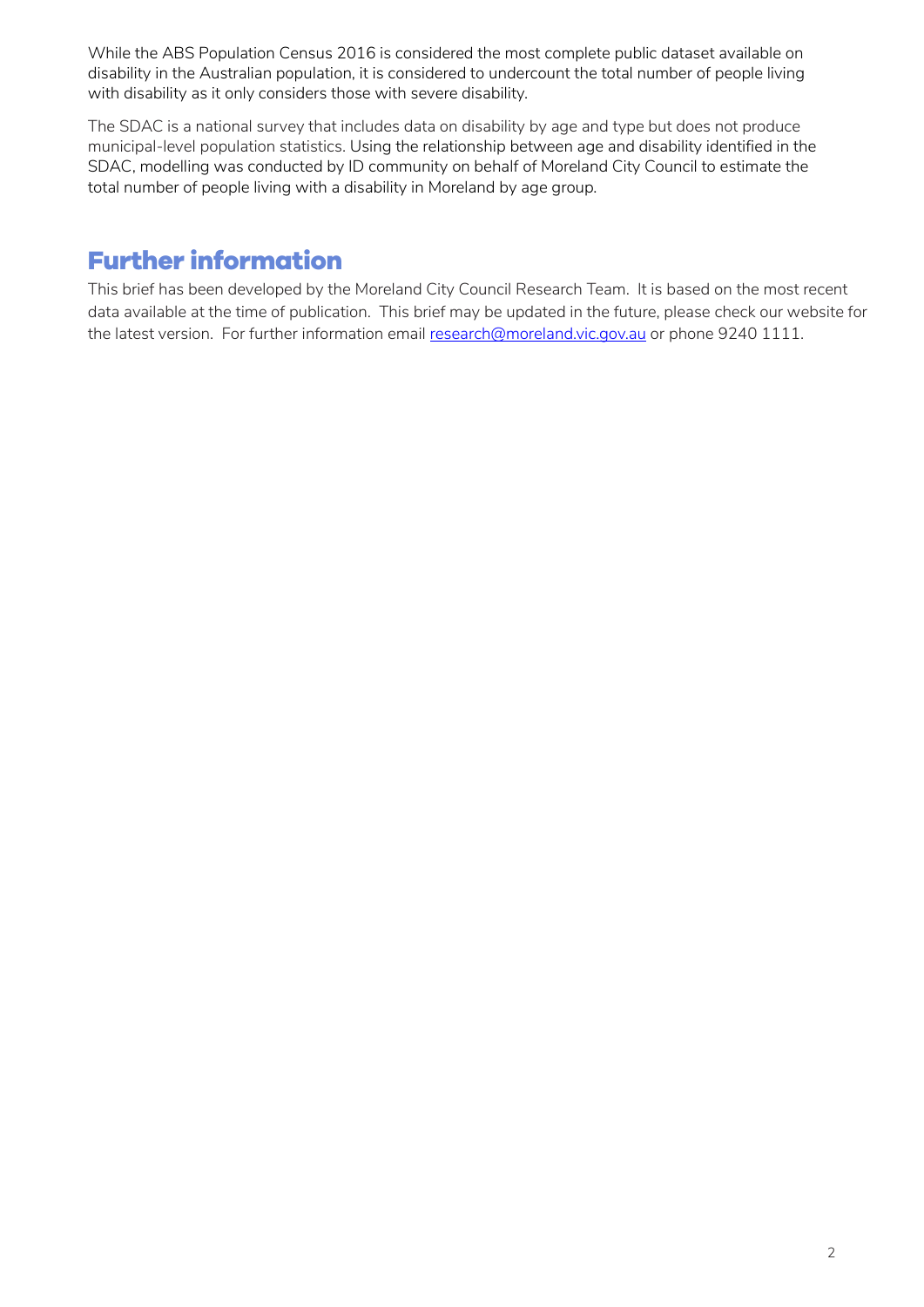# <span id="page-2-0"></span>**Heatmap: People living with severe disability (need for assistance with core activities)**



Source: Australian Bureau of Statistics population census 2016, People with core activity need for assistance by statistical area 1 (SA1). Map prepared in Power Bi by Moreland Research Team.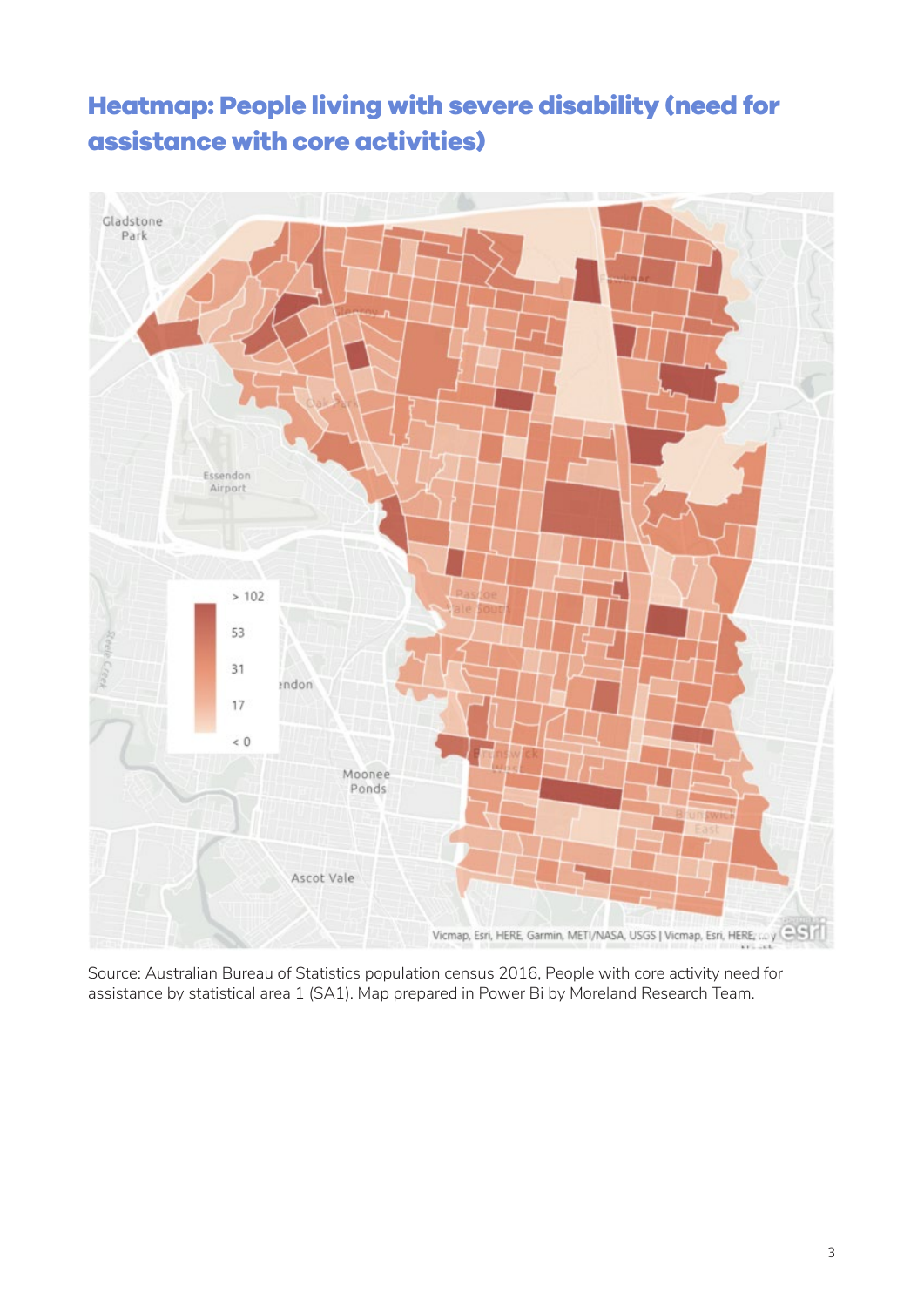## **Moreland at a glance: People living with severe disability (need for assistance with core activities)**

<span id="page-3-0"></span>

| Suburb                | People living with<br>severe disability<br>(needing<br>assistance with<br>core activities) | People living<br>with severe<br>disability as %<br>of total suburb<br>populations |
|-----------------------|--------------------------------------------------------------------------------------------|-----------------------------------------------------------------------------------|
| Glenroy               | 1,762                                                                                      | 9%                                                                                |
| Coburg                | 1,609                                                                                      | 7%                                                                                |
| Fawkner               | 1,272                                                                                      | 10%                                                                               |
| <b>Brunswick</b>      | 1,137                                                                                      | 5%                                                                                |
| Pascoe Vale           | 1,029                                                                                      | 7%                                                                                |
| <b>Brunswick West</b> | 713                                                                                        | 6%                                                                                |
| Coburg North          | 607                                                                                        | 9%                                                                                |
| Pascoe Vale South     | 596                                                                                        | 6%                                                                                |
| Hadfield              | 458                                                                                        | 9%                                                                                |
| <b>Brunswick Fast</b> | 386                                                                                        | 4%                                                                                |
| Oak Park              | 266                                                                                        | 4%                                                                                |
| Gowanbrae             | 103                                                                                        | 7%                                                                                |
| Total                 | 9,937                                                                                      | 7%                                                                                |

People living with severe disability



Source: Australian Bureau of Statistics population census 2016; number of people with core activity need for assistance by suburb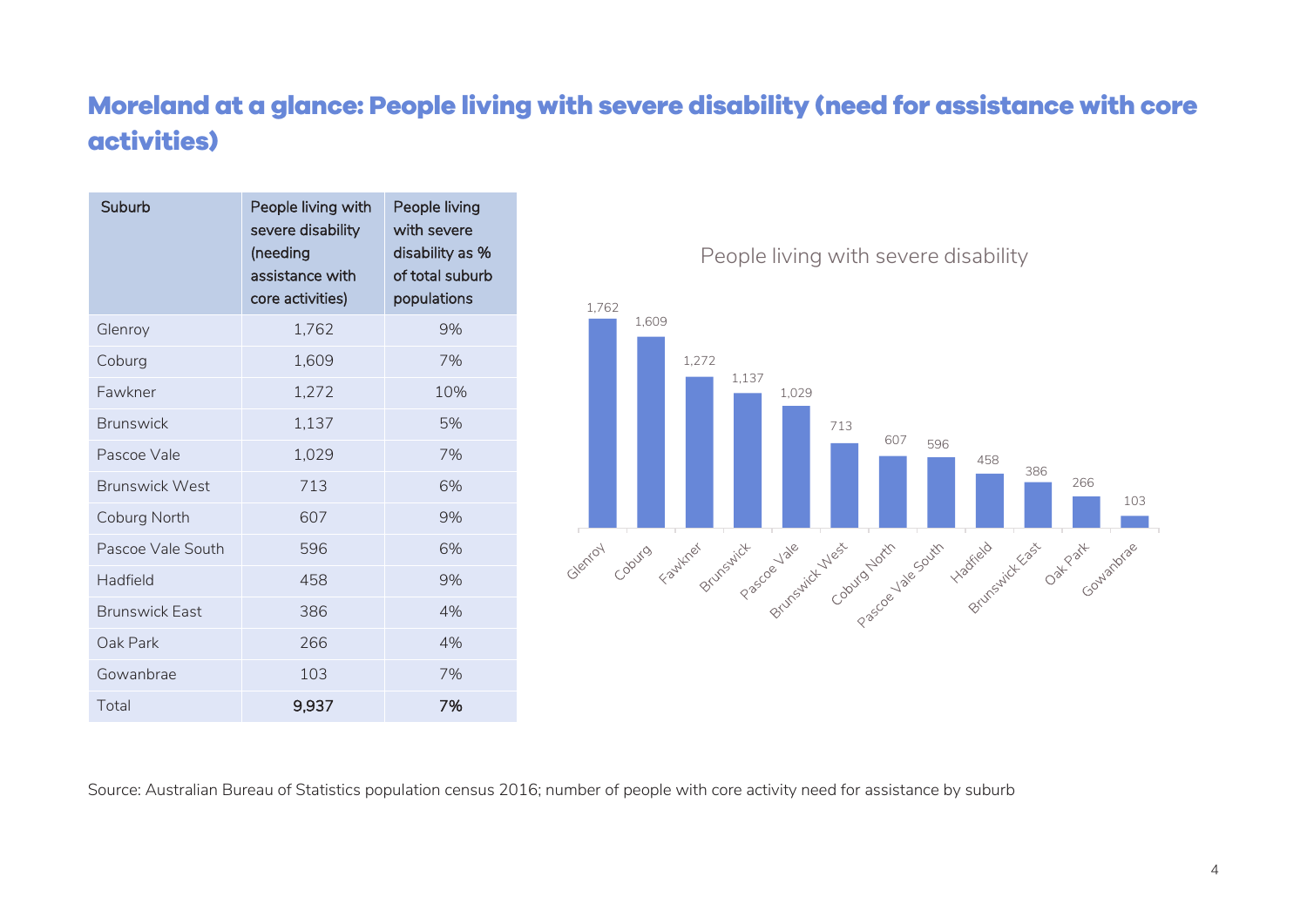## <span id="page-4-0"></span>**People living with a disability by age**



Disability by 10-year age group

| Age       | Persons living with<br>severe disability (ABS<br>census estimate)* | Persons living with<br>disability (modelled<br>estimate)^ |
|-----------|--------------------------------------------------------------------|-----------------------------------------------------------|
| $0 - 9$   | 323                                                                | 700                                                       |
| $10 - 19$ | 370                                                                | 700                                                       |
| $20 - 29$ | 358                                                                | 1,000                                                     |
| $30 - 39$ | 375                                                                | 1,200                                                     |
| $40 - 49$ | 582                                                                | 1,400                                                     |
| $50 - 59$ | 880                                                                | 2,100                                                     |
| 60-69     | 1,216                                                              | 3,200                                                     |
| 70-79     | 1,916                                                              | 4,600                                                     |
| $80+$     | 3,925                                                              | 5,500                                                     |
| Total     | 9,937                                                              | 20,500                                                    |

Source:

\*Australian Bureau of Statistics population census 2016;

^Propensity for disability based on Census core activity need for assistance and Survey of Disability, Ageing and Carers (SDAC). Using the relationship between age and disability identified in the SDAC, modelling was conducted to estimate the total number of people living with a disability in Moreland by age group. The SDAC propensity modelling was undertaken by ID community on behalf of Moreland City Council in 2019.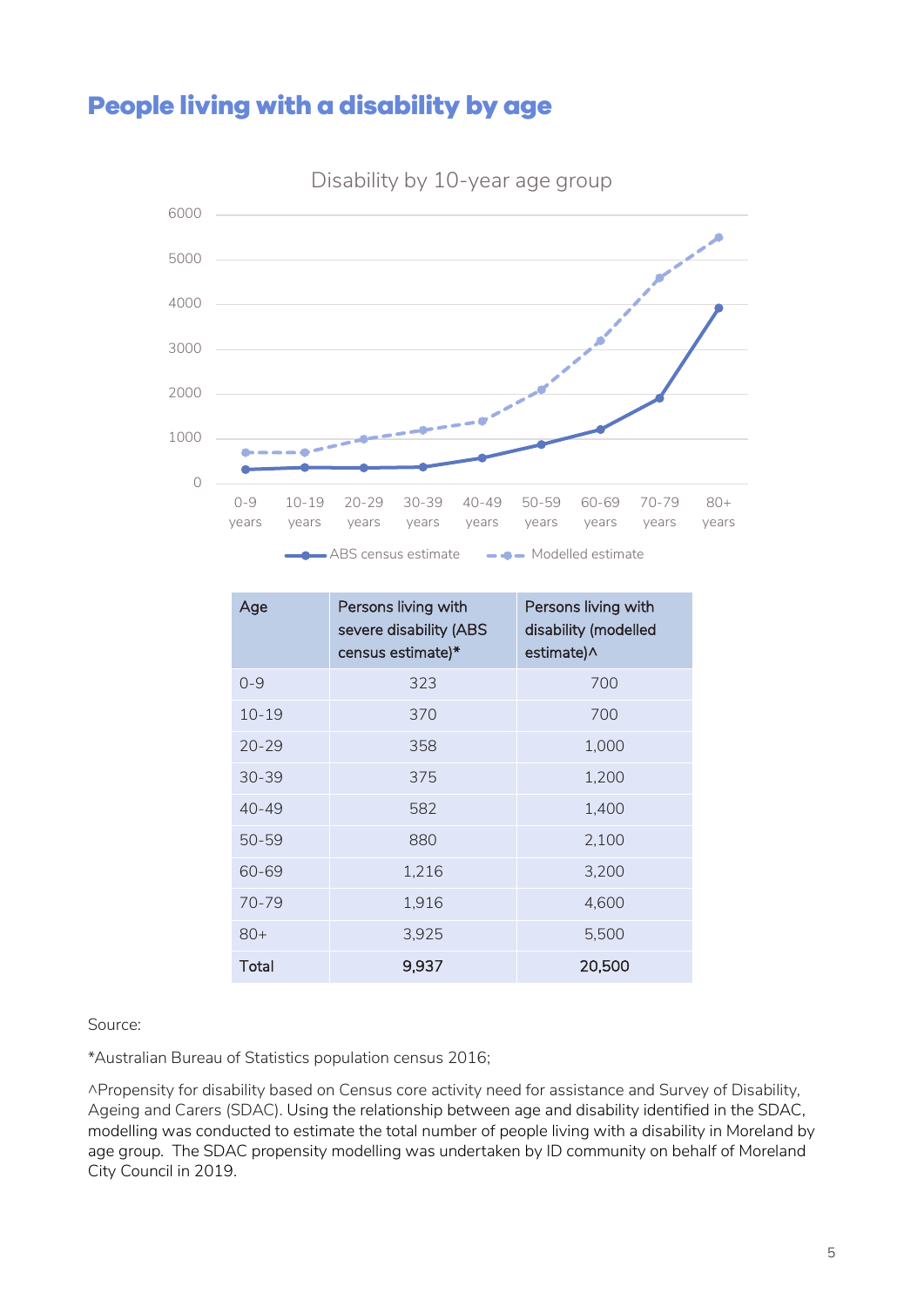# <span id="page-5-0"></span>**Types of assistance needed in Moreland (modelled estimates)**

| Type of assistance needed                | Population living with<br>disability (modelled<br>estimate) | Type of assistance needed as<br>a % of total needing<br>assistance in one or more<br>category |
|------------------------------------------|-------------------------------------------------------------|-----------------------------------------------------------------------------------------------|
| Household chores or property maintenance | 12,600                                                      | 62%                                                                                           |
| Selfcare or health care                  | 10,300                                                      | 50%                                                                                           |
| Private transport                        | 7,900                                                       | 39%                                                                                           |
| Mobility*                                | 7,200                                                       | 35%                                                                                           |
| Oral communication or cognitive tasks    | 6,200                                                       | 30%                                                                                           |
| Reading or writing                       | 3,300                                                       | 16%                                                                                           |
| Meal preparation                         | 3,000                                                       | 15%                                                                                           |
| <b>Total</b>                             | 20,500                                                      | 100%                                                                                          |

#### Types of assistance needed



Source: Propensity for disability based on Census core activity need for assistance and Survey of Disability, Ageing and Carers (SDAC). Using the relationship between age and disability identified in the SDAC, modelling was conducted to estimate the total number of people living with a disability in Moreland by age group. The SDAC propensity modelling was undertaken by ID community on behalf of Moreland City Council in 2019.

\*Mobility excludes walking 200m, stairs and picking up objects

^Total needing assistance in one or more categories. Note: A person may need assistance in more than one category and therefore this column will not add up to the total.